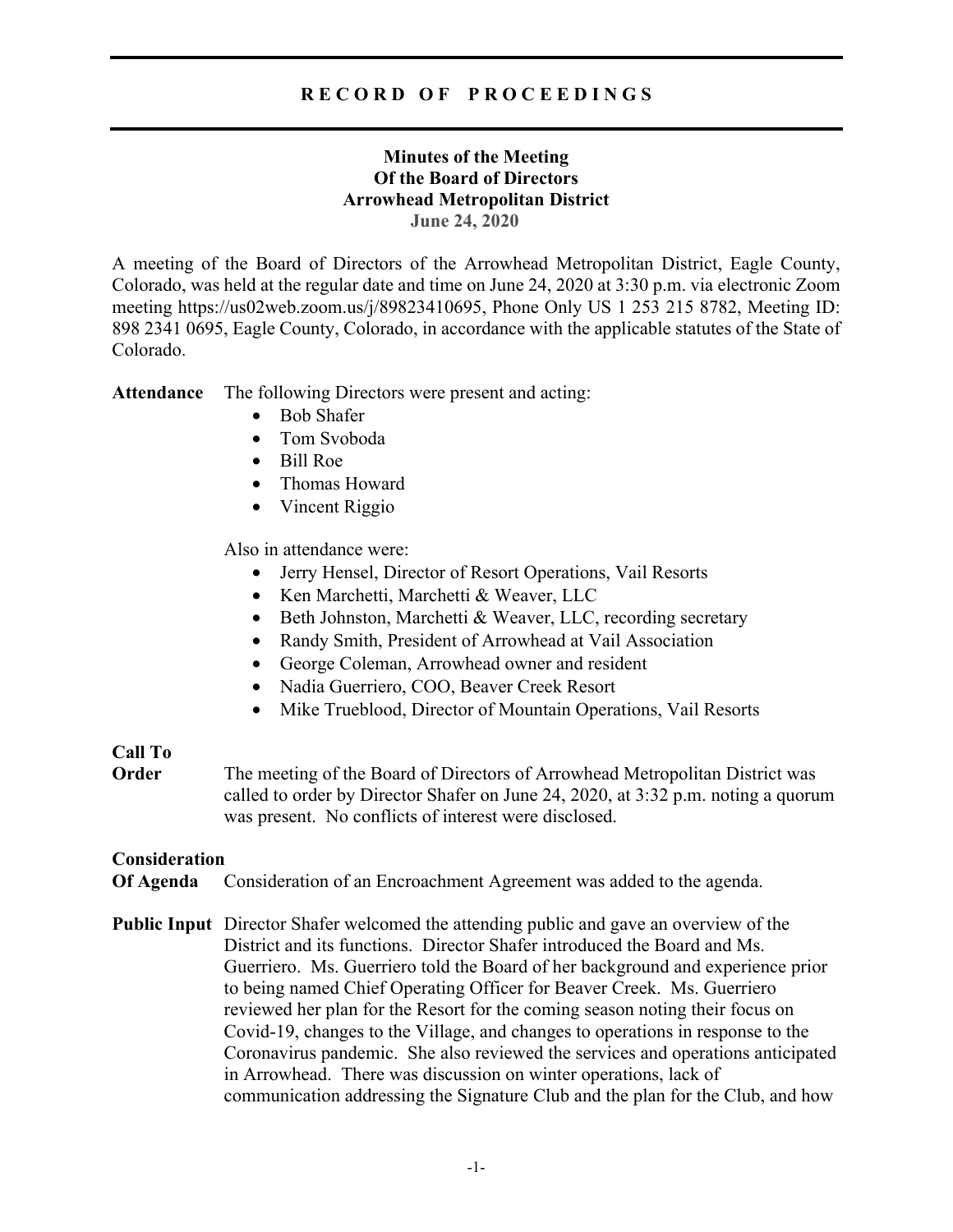# **Arrowhead Metropolitan District Board of Directors June 24, 2020 Meeting Minutes**

|                                                      | Vail Resorts was addressing the challenges the Resort was experiencing prior to<br>Covid-19 including staffing, food and beverage operations and other services.<br>Mr. Coleman urged the Resort and Arrowhead to provide factual communications<br>with a positive focus on operations plans while acknowledging the challenges.<br>Following discussion, the Board thanked Ms. Guerriero for her time and for<br>attending the meeting. |
|------------------------------------------------------|-------------------------------------------------------------------------------------------------------------------------------------------------------------------------------------------------------------------------------------------------------------------------------------------------------------------------------------------------------------------------------------------------------------------------------------------|
|                                                      | Mr. Trueblood updated the Board on Village Transportation, reporting that<br>limited service would start June 26 with 50% capacity, masks required and other<br>protocols for cleaning and spacing. Mr. Trueblood told the Board that they were<br>already working on the winter transportation agreement and the Arrowhead<br>Agreement would be updated by the end of the summer.                                                       |
| <b>Minutes</b>                                       | The Board reviewed the minutes included in the Board packet. Director Riggio<br>questioned the attendance list and Ms. Johnston agreed to review prior to posting<br>the final minutes. By motion duly made and seconded, it was unanimously                                                                                                                                                                                              |
|                                                      | <b>RESOLVED</b> to approve the minutes of the meeting on May 27 2020.                                                                                                                                                                                                                                                                                                                                                                     |
| <b>Parking Lot</b><br><b>Paving Final</b><br>Payment | Director Shafer reviewed the parking lot paving project final payment request<br>included in the packet. Mr. Hensel reported that Alpine Engineering did not have<br>any punch list items and recommended release of the final payment.                                                                                                                                                                                                   |
| <b>Accounts</b><br>Payable                           | Director Shafer and Ms. Johnston reviewed the Accounts Payable list included in<br>the packet noting that the final payment for the parking lot paving project was<br>included on the list. Following discussion and by motion duly made and<br>seconded, it was unanimously                                                                                                                                                              |
|                                                      | <b>RESOLVED</b> to approve the accounts payable list as presented.                                                                                                                                                                                                                                                                                                                                                                        |
|                                                      | Ms. Johnston reviewed the online invoice approval process and the current<br>designated approvers. General discussion was had on which officers should be<br>responsible for approving the invoices. Following discussion and upon motion<br>duly made and seconded, it was unanimously                                                                                                                                                   |
|                                                      | <b>RESOLVED</b> to appoint the President and Treasurer for approval of<br>invoices and signing payments as required.                                                                                                                                                                                                                                                                                                                      |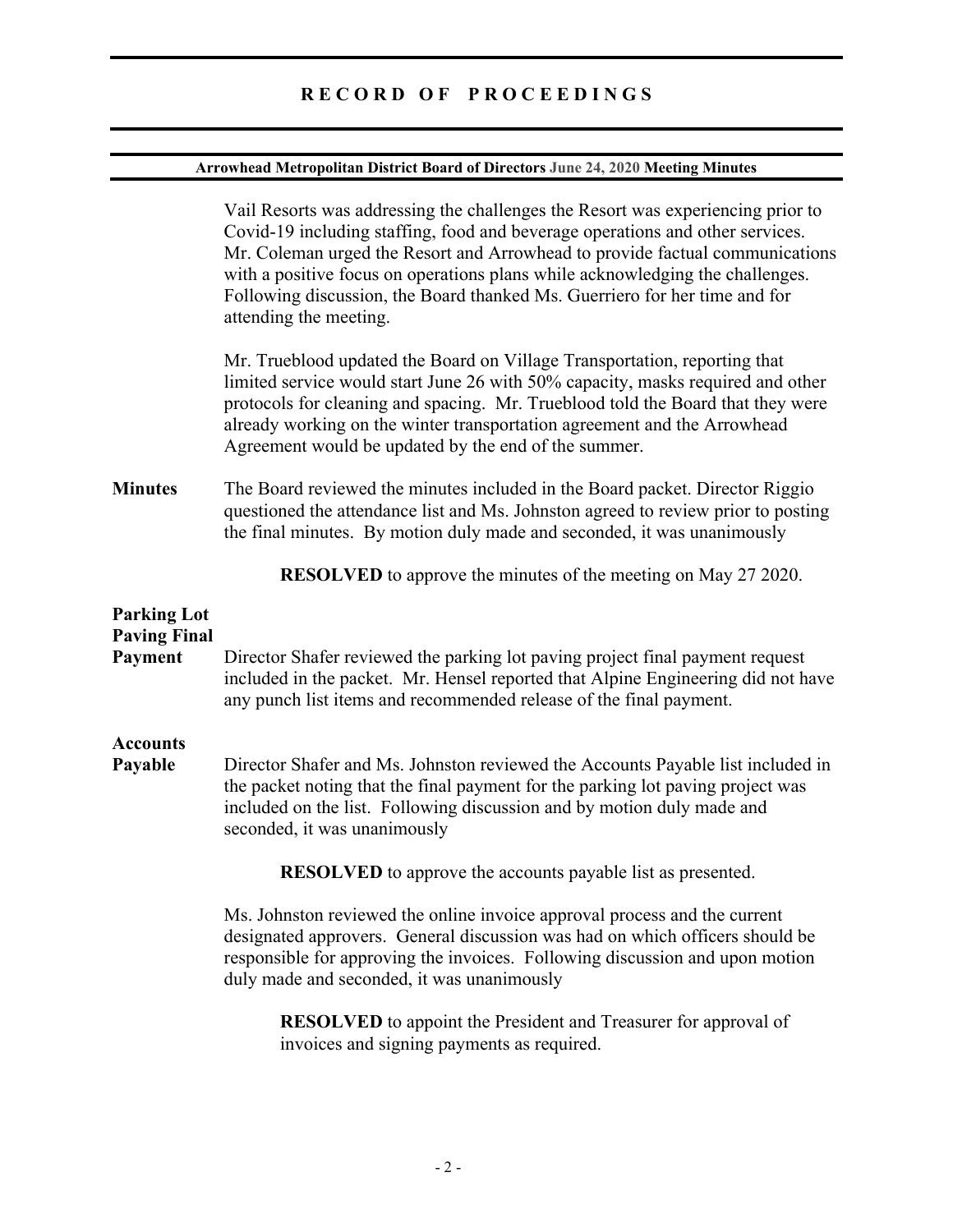#### **Arrowhead Metropolitan District Board of Directors June 24, 2020 Meeting Minutes**

 The Board requested that Ms. Johnston update the approvers of the online bill payment system, if needed, and also update signature cards for the District bank accounts as needed.

- **Action List** The Board reviewed the action list:
	- Mr. Hensel reported that light posts were being ordered for installation along the Seasons on Sawatch Drive over the next couple months.
	- The Cycling Safety is being spearheaded by AVA with District input.
	- Director Howard was added to Future Meeting Item 8 to review the Transportation service agreement.
	- Directors Riggio and Roe volunteered for Budget committee for Future Meeting Item 9.

#### **UERWA Update**

The Board reviewed the minutes included in the packet and Director Shafer reported that Mr. Dreyer could address any questions on the next meeting.

**AVA Update** Mr. Smith reviewed the following activity for Arrowhead at Vail Association:

- Ten properties are under contract so the real estate outlook is improving but still behind budget.
- The lighting study pricing is being reviewed.
- Summer maintenance is in process and the signage is being converted to the new black with gold accents.
- Proposals to update the landscaping were submitted by Ceres but the work would most likely be done in 2021 due to budget constraints.

There was general discussion on the budget and forecast for the remainder of the year.

## **Cresta Road**

**Safety Issues** Director Shafer reviewed the background of the safety issues on Cresta Road. Ms. Johnston confirmed that the Bicyclist Code and Resolution were distributed to all meeting participants via email prior to the meeting. Mr. Smith reviewed the AVA Resolution Cyclist and Pedestrian Rules and Regulations that is being considered by the AVA Board and reported that the Resolution would be distributed to all homeowners for a 30-day comment period. The Resolution is anticipated to be adopted at the August meeting. General discussion was had on treating all cyclists, road and mountain, equally, having trails be designated one way or alternate day, who should be allowed to access Cresta Road and if further restrictions are needed. It was noted that many Cresta Road residents are in favor of restrictions to non-residents for safety reasons. Director Shafer reviewed the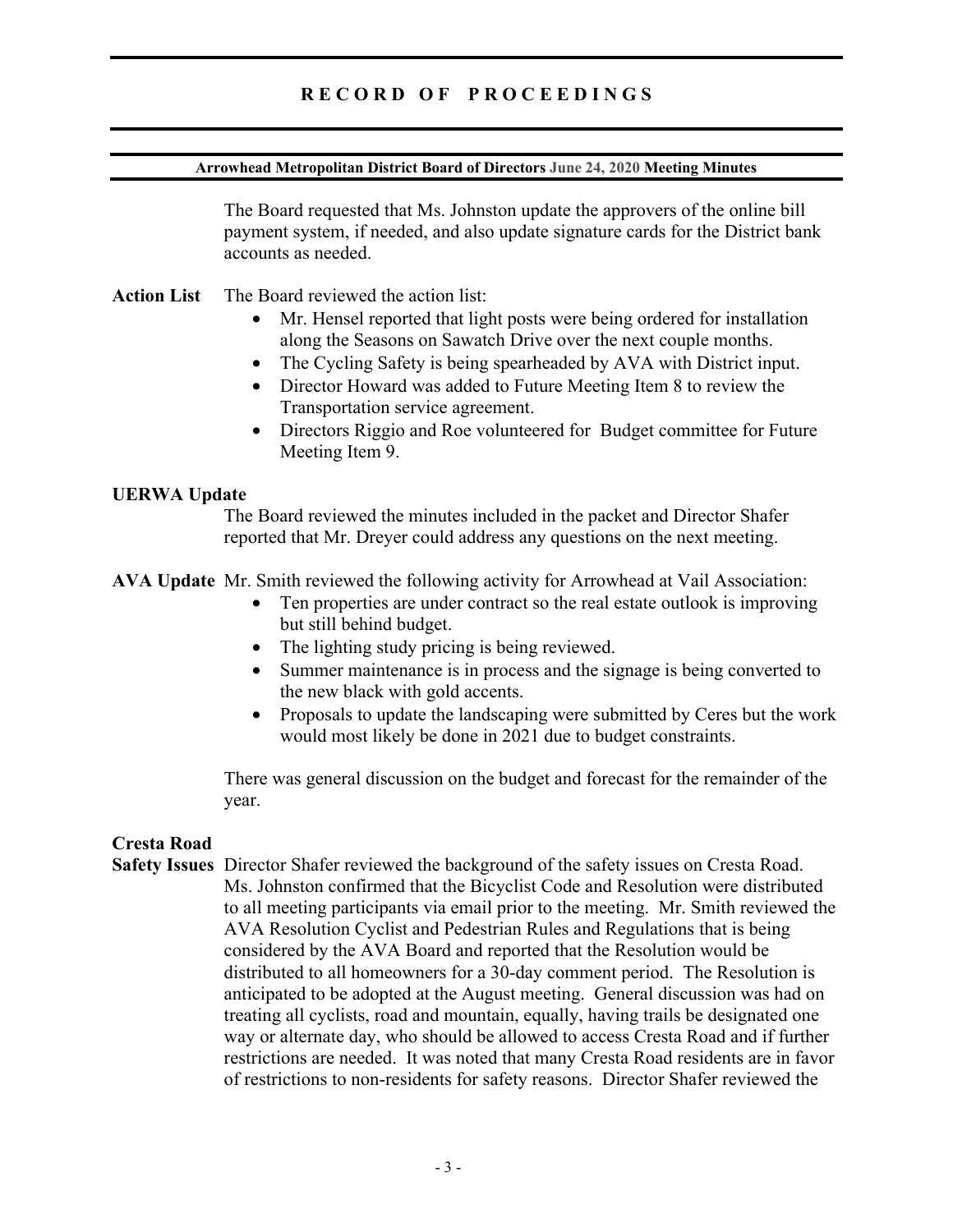#### **Arrowhead Metropolitan District Board of Directors June 24, 2020 Meeting Minutes**

letter included in the packet and requested that it be updated, sent for signatures, and sent to Ms. Guerriero.

#### **Operations**

**Report** Mr. Hensel reported:

- Reviewed the updated road plan and repairs for the summer and that two bids ranging from \$46,000 to \$55,000 had been received, which were higher than the initial estimate. The Board authorized an additional \$10,000 for a total not to exceed amount of \$46,000 for the repairs.
- Cresta Road was restriped and the markings refreshed, with double yellow lines striped on all the curves.
- The signage around Arrowhead was being updated to black with gold accents.

Mr. Hensel presented the Encroachment Agreement for 171 River Dance Road that come in after the Board packet was sent out. Ms. Johnston confirmed that the Agreement had been distributed via email to participants prior to the meeting. Mr. Hensel reviewed the area and project stating that it would extend the patio onto District property by the ponds but the rock wall would not be impacted or moved. Mr. Hensel recommended approval of the Agreement and, following discussion and by motion duly made and seconded, it was unanimously

**RESOLVED** to approve the Encroachment Agreement for 171 River Dance Road as presented.

# **Highway 6**

**Crossing** Director Shafer updated the Board on the potential Highway 6 roundabout reporting that not much had happened in June. The committee will move forward with discussions with the Edwards Metropolitan District (EMD) directors as planned and report at the next meeting. The Board requested that Mr. Hensel obtain updated pricing on the roundabout for presentation to EMD. Director Riggio suggested pricing for a single lane and double lane roundabout and the Board authorized up to \$5,000 to obtain the updated pricing.

> Mr. Marchetti reported on a potentially related issue regarding June Creek Elementary School being converted to an early childhood learning center and the related traffic impacts on Miller Ranch Road. EMD is concerned about increased traffic on Miller Ranch Road and Highway 6 and has commissioned a traffic study for the area.